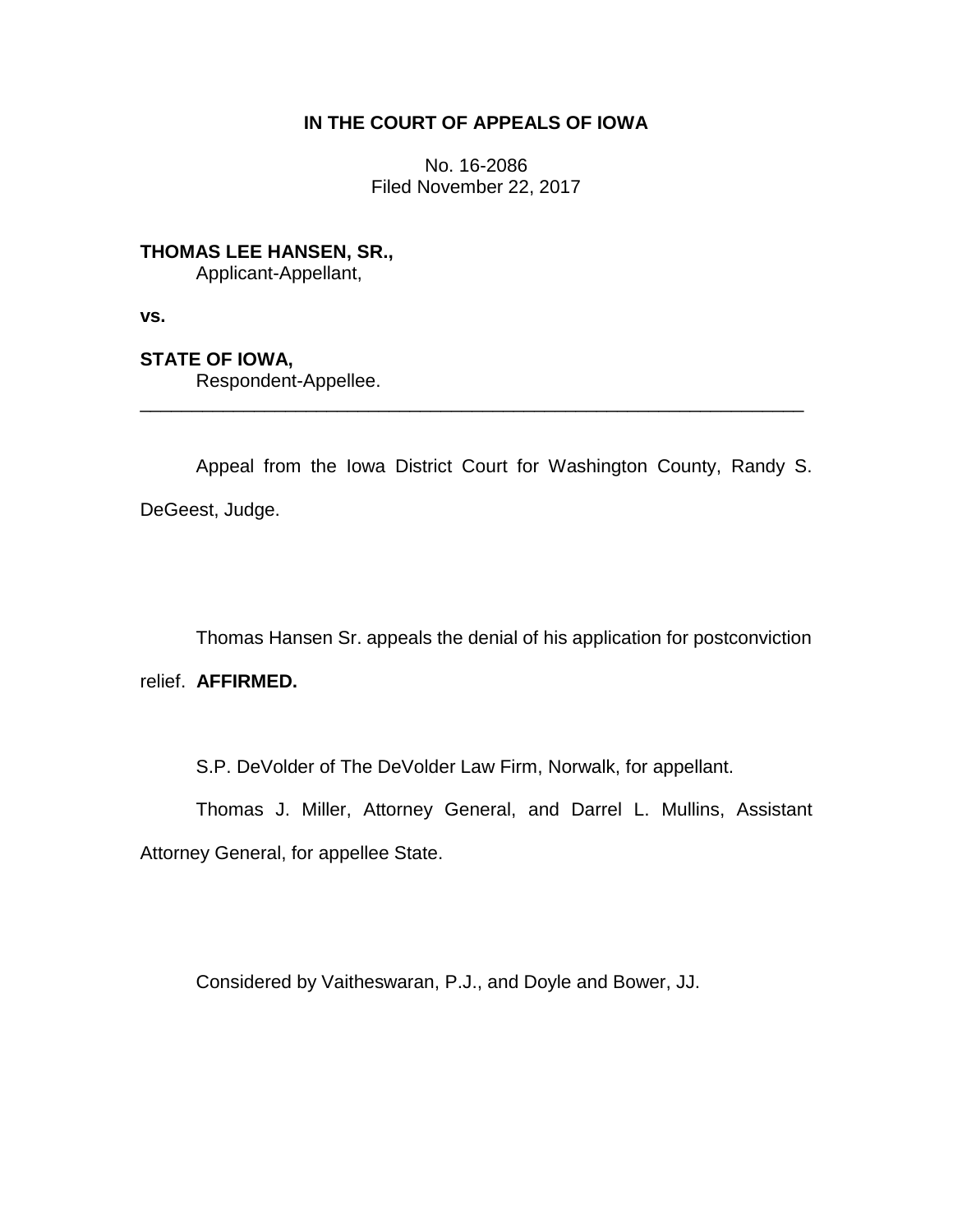## **DOYLE, Judge.**

Thomas Hansen Sr. appeals the denial of his application for postconviction relief (PCR). He alleges his trial counsel were ineffective in failing to investigate and present evidence. He also alleges trial counsel were ineffective in failing to request an instruction differentiating malice and heat of passion.

## **I. Background Facts and Proceedings.**

The State charged Hansen with first-degree murder in the shooting death of his girlfriend, Sharon Gerot, on May 1, 2011. Although Hansen admitted to shooting Gerot, he claimed he had only intended to scare Gerot by shooting at her and unintentionally killed her. After trial, a jury found Hansen guilty of seconddegree murder. This court affirmed Hansen's conviction on direct appeal. *State v. Hansen*, No. 13-0177, 2014 WL 1495493, at \*1 (Iowa Ct. App. Apr. 16, 2014).

Hansen filed a PCR application in which he alleged he received ineffective assistance of trial counsel when counsel failed to perform several duties. The relevant claims center on the premise that Hansen shot Gerot in the heat of passion—rather than with malice—after enduring years of abuse by Gerot. Hansen claimed his trial counsel were ineffective in failing to investigate and pursue this theory of defense at trial. He also claimed counsel were ineffective in failing to request a jury instruction differentiating between heat of passion and malice.

The PCR court denied Hansen's application after trial. The court found Hansen failed to show his trial counsel were ineffective because counsel presented a defense that "was consistent with and in fact based upon Hansen's own version of the event, that he still maintains as being true today, that the shooting was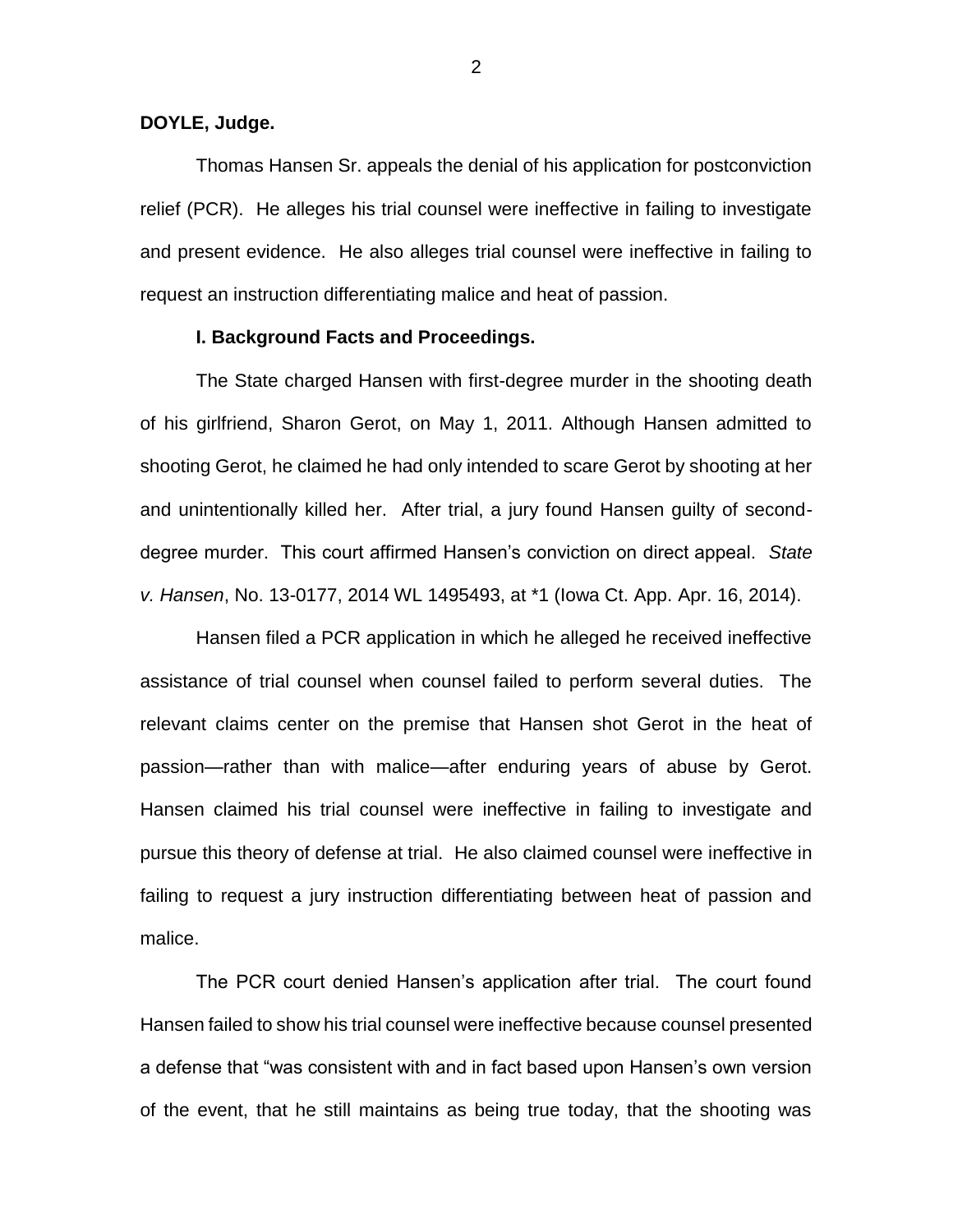accidental." The PCR court noted that Hansen had consistently stated he did not mean to shoot and kill Gerot, he only wanted to frighten her, and killing her was an accident. As a result, "[h]is attorneys, realizing that Hansen was convincing and consistent, developed a strategy based upon involuntary manslaughter." The PCR court found that trial counsels' decision to purse this strategy rather than advance a voluntary manslaughter defense was reasonable under the circumstances, noting it would have been incongruous for defense counsel to argue both theories simultaneously and doing so could have undermined Hansen's involuntary manslaughter defense. Likewise, the PCR court rejected Hansen's claim his counsel were ineffective in failing to request a jury instruction differentiating heat of passion and manslaughter because "voluntary manslaughter was never the primary defense and Hansen always maintained and still maintains that the shooting was accidental."

## **II. Scope of Review.**

We typically review PCR proceedings on error. *See Diaz v. State*, 896 N.W.2d 723, 727 (Iowa 2017). When PCR proceedings implicate a defendant's right to the effective assistance of counsel under the United States Constitution and Iowa Constitution, our review is de novo. *See id.*

#### **III. Ineffective Assistance of Counsel.**

On appeal, Hansen argues the PCR court erred in denying him relief because he did not receive effective assistance from his trial counsel. Specifically, Hansen asserts his trial counsel were ineffective in failing to investigate and produce evidence in support of a voluntary manslaughter defense based on Gerot's alleged history of abusing him. Hansen also claims his counsel were

3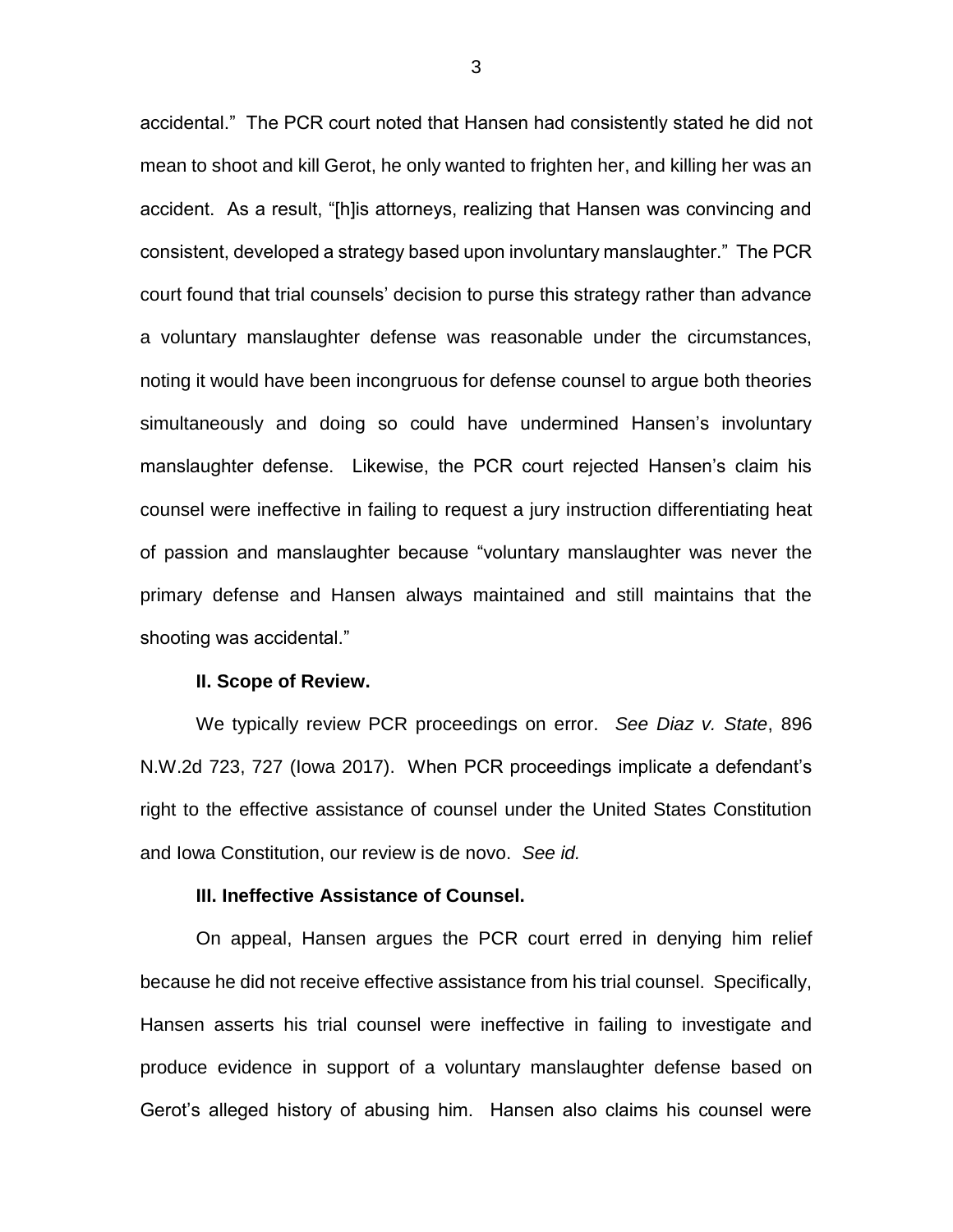ineffective in failing to request an instruction on the difference between malice and heat of passion.

## **A. Standard of Review.**

We employ a two-prong test for determining whether counsel was ineffective. *See State v. Russell*, 897 N.W.2d 717, 729 (Iowa 2017). The first prong of the test, established in *Strickland v. Washington*, 466 U.S. 668, 687 (1984), requires a showing that counsel failed to perform an essential duty. *See State v. Clay*, 824 N.W.2d 488, 495 (Iowa 2012). The second prong requires a showing of prejudice. *See id.* While asserting its right to apply different principles when analyzing state constitutional claims, our supreme court has applied the *Strickland* test when reviewing ineffective-assistance claims brought under the Iowa Constitution. *See, e.g.*, *State v. Halverson*, 857 N.W.2d 632, 635 (Iowa 2015) (applying the *Strickland* standard to ineffective-assistance claims brought under the Iowa Constitution when the defendant did not suggest the claims should be reviewed differently under the Iowa Constitution); *King v. State*, 797 N.W.2d 565, 571 (Iowa 2011) (same).

Hansen asserts Iowa courts should adopt a "meaningful representation" standard in analyzing ineffective-assistance claims under the Iowa Constitution. Under this standard, a defendant's right to effective assistance of counsel is satisfied if "the evidence, the law, and the circumstances of a particular case, viewed in totality and as of the time of the representation, reveal that the attorney provided meaningful representation." *People v. Henry*, 744 N.E.2d 577, 578 (N.Y. 2000) (citation omitted). This standard, applied to ineffective-assistance claims brought under the New York Constitution, utilizes the first prong of the *Strickland*

4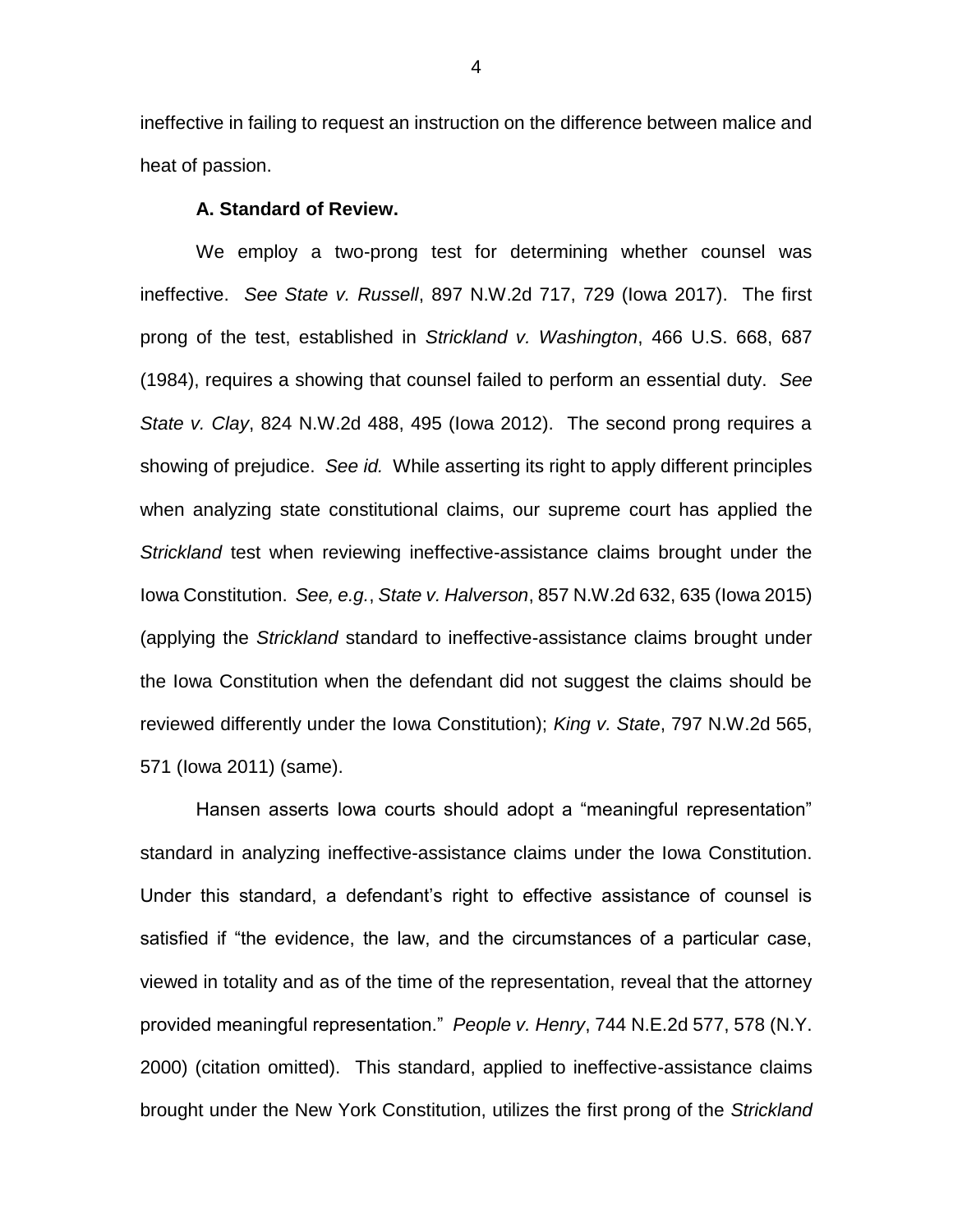test. *See Rosario v. Ercole*, 601 F.3d 118, 123-24 (2d Cir. 2010). The difference occurs under the second prong, which does not require a finding that counsel's inadequate representation resulted in a reasonable probability of a different result but instead focuses ultimately on whether counsel's error affected the "fairness of the process as a whole." *Id.* (citation omitted).

Aside from noting our court has the ability to apply a different test in analyzing claims under the Iowa Constitution and other states have done so in analyzing ineffective-assistance claims under their state constitutions, Hansen fails to advance any meaningful argument for doing so here. He asserts a "more lenient state constitutional standard should be applied in this case and PCR ineffective assistance cases in Iowa" without providing additional argument. Without a compelling reason, we reject his invitation. *See State v. Storm*, 898 N.W.2d 140, 148 (Iowa 2017) (rejecting defendant's request to depart from automobile exception to search and seizure provisions of the Iowa Constitution where defendant failed to offer a compelling reason for overruling precedent).

## **B. Merits.**

On our de novo review, we conclude Hansen has failed to demonstrate he received ineffective assistance of counsel. With regard to the decision to forgo a voluntary manslaughter defense at trial, it "was a conscious tactical decision" reached by counsel after discussion:

[W]e agreed that if we introduced absolutely all the evidence of all the offenses that Mr. Hansen had suffered at her hands and all the witnesses testifying about their observations, that it might . . . help the State establish everything it needs to in terms of malice aforethought, that Sharon Gerot acted so horribly toward Tom Hansen that he wanted to kill her and that's what he really wanted to do when he fired that shot.

5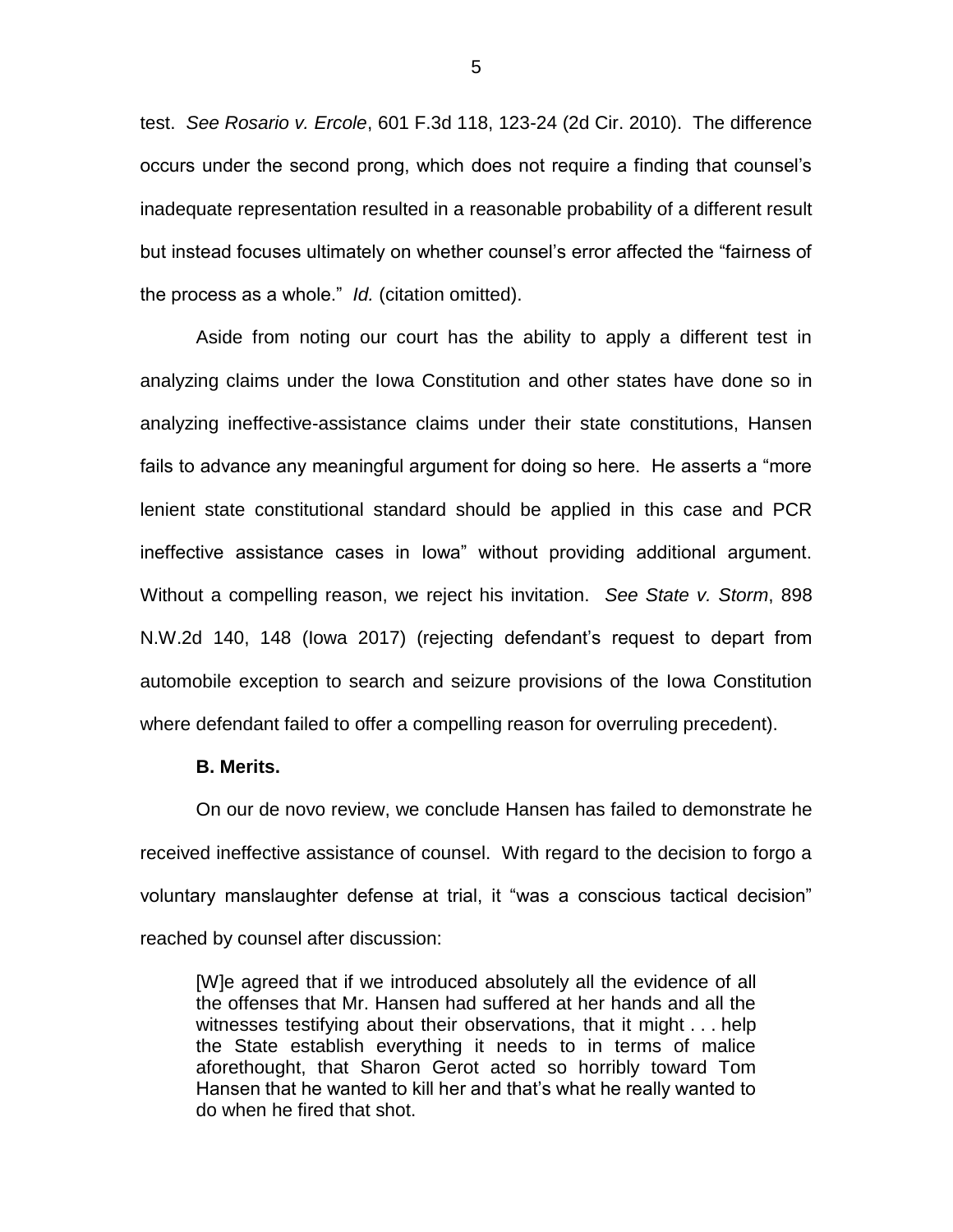Q. And also as to specific intent, right? A. Everything: Specific intent, deliberation, premeditation, malice aforethought. There was enough evidence there, if we put everything in, that he really did hate her and he really wanted to get rid of her.

Q. And perhaps that conclusion might be even more magnetic to a jury, given what kind of person Tom Hansen was—otherwise nonviolent, otherwise well-respected in the community—and yet, with respect to this person, we can all understand essentially why he wanted to kill her? A. And it would reinforce the State's case on those issues.

Q. So that was the tactical decision that you made? A. Yes.

Further complicating the voluntary manslaughter defense was the fact that Hansen "repeatedly" said that he did not intentionally shoot Gerot, and "[h]e said it with passion." Counsel determined that although "there were nice facts in this case that could possibly support a voluntary manslaughter theory," they "could not have intentionally coached Mr. Hansen to completely contradict everything that he had passionately told us earlier and that he also told [law enforcement] hours after the shooting." If they pursued the voluntary manslaughter theory, "the State could always present [the] statement from Tom Hansen saying: 'Well, I didn't intend to shoot her.'"

In light of this evidence, counsel made a reasonable decision to forgo a voluntary manslaughter defense in order to pursue an involuntary manslaughter defense. Although counsel were unsuccessful in pursing the defense, this strategic decision does not amount to failure to perform an essential duty. *See Ledezma v. State*, 626 N.W.2d 134, 143 (Iowa 2001) ("[C]laims of ineffective assistance involving tactical or strategic decisions of counsel must be examined in light of all the circumstances to ascertain whether the actions were a product of tactics or inattention to the responsibilities of an attorney.").